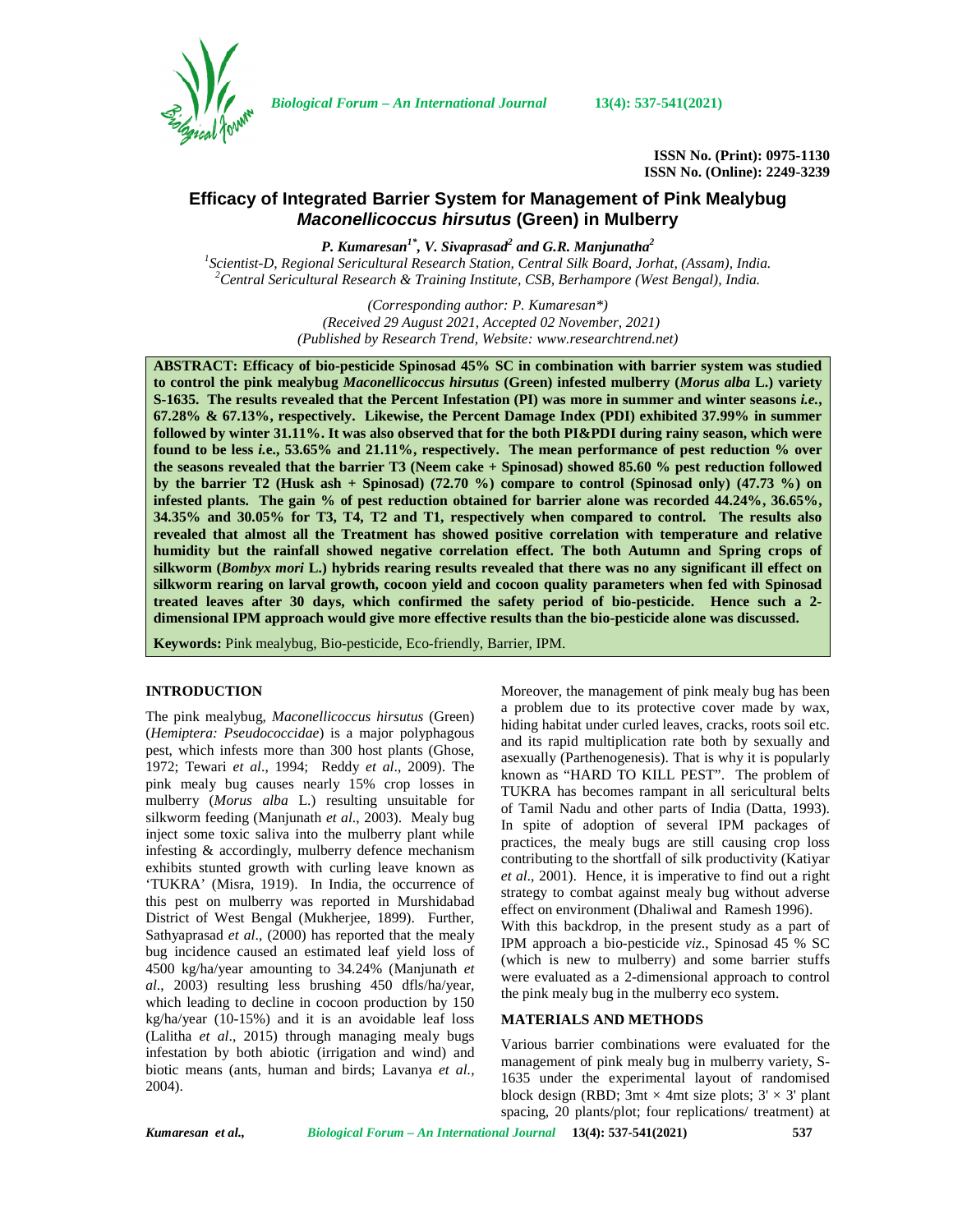RSRS-Jorhat, Assam (Lat:26.712; Long:94.187 N26°42'45.90461'E 94°11'13.88569') during April 2019 to December 2020. The barrier treatments are mentioned below:

T1: lime powder + Spinosad 45% SC

T2: Paddy husk ash + Spinosad 45% SC

T3: Neem cake + Spinosad 45% SC

T4: Sawdust + Spinosad 45% SC

T5: No barrier + Spinosad 45% SC

Mealy bug population density (nymphs & adults) was recorded at weekly intervals (5 plants; 10 leaves per treatment). The parameters studied was Percentage of Infestation (PI); Percent Damage Index (PDI) and Pest Reduction percentage (R%).

Percentage of Infestation  $(PI)$  =

Number of Shoots Infested in the Plant  $\times 100$ 

Total Number of Shoots in the Plant

Percent Damage Index (PDI) =

Sum of Numeric Grades  $\times 100$ 

Total Number of Plants × Maximum Grade

Pest Reduction  $(R\%) =$ 

Number of Bug Before Spray – Number of Bug after Spray  $\times 100$ Number of Nymphs Before Spray

The data recorded was analysed by employing Factorial ANOVA to capture the treatment, effect across seasons. Karlpearson's correlation analysis was also performed to know the degree relationship between % pest reduction and meteorological parameters (maximum & minimum temperature, maximum & minimum relative humidity and rainfall) during the experimental study. To determine the safety period of pesticide, two silkworm rearing were conducted during Autumn and Spring seasons with SK & KDH hybrids silkworm. Accordingly, 'student t' test was employed on each silkworm economic characteristics to study the comparative performance.

## **RESULTS**

 $\times 100$  found to be less. The mean performance of pest  $\times 100$  followed by T2 (73%) as compared to control (48%).  $\times 100$  T2 (77%) with same kind of effect. During winter Efficacy of bio-pesticide Spinosad 45% SC combined with the barrier stuffs on Pink Mealybug (*M. hirsutus* G.) population was evaluated. The results revealed that the Percent Infestation (PI) was more in summer and winter months (67%). Likewise, the Percent Damage Index (PDI) exhibited 38% in summer followed by 31% in winter. It was also observed that for the both PI  $(54%)$  & PDI  $(21%)$  during rainy season which were reduction % over the seasons revealed that during summer, the barrier T3 showed 86% pest reduction Similarly, during winter season, the T3 combination has shown 89% pest reduction followed by T4 (78%) and season the barrier alone contribute 35% pest reduction when compared to control. Similarly, the trend observed during Rainy season revealed that the T3 barrier has shown 84% pest reduction followed by T4(76%), T2(65%) and T1(63%) as compared to control (52%).

|  |  | Table 1: Performance of barrier system on pink mealybug across seasons in Mulberry. |  |
|--|--|-------------------------------------------------------------------------------------|--|
|  |  |                                                                                     |  |

| <b>Treatments</b> | $\frac{0}{0}$    | <b>PIOC</b> | % Damage     | <b>PDOC</b> | $\frac{0}{0}$    | <b>PROC</b> |
|-------------------|------------------|-------------|--------------|-------------|------------------|-------------|
| & Seasons         | <b>Incidence</b> |             | <b>Index</b> |             | <b>Reduction</b> |             |
| T1                | 58.93            | $-6%$       | 33.91        | 13%         | 68.24            | 43%         |
| T2                | 61.78            | $-1\%$      | 35.61        | 18%         | 72.70            | 52%         |
| T <sub>3</sub>    | 59.69            | $-5%$       | 36.80        | 22%         | 85.60            | 79%         |
| T <sub>4</sub>    | 56.61            | $-10%$      | 31.04        | 3%          | 75.35            | 58%         |
| $T5$ (Ctrl)       | 62.69            |             | 30.07        |             | 47.73            |             |
| $SEm+$            | 0.566            |             | 0.348        |             | 0.407            |             |
| CD@5%             | 1.649            |             | 1.013        |             | 1.184            |             |
| Summer $(S)$      | 62.73            | 0%          | 45.10        | 50%         | 66.20            | 39%         |
| Rainy $(R)$       | 53.96            | $-14%$      | 23.43        | $-22%$      | 68.22            | 43%         |
| Winter (W)        | 63.13            | 1%          | 31.92        | 6%          | 75.35            | 58%         |
| SEm <sub>±</sub>  | 0.731            |             | 0.449        |             | 0.525            |             |
| CD@5%             | 2.129            |             | 1.307        |             | 1.529            |             |
| $S \times T1$     | 61.48            | $-2%$       | 42.38        | 41%         | 66.39            | 39%         |
| $S \times T2$     | 67.48            | 8%          | 50.14        | 67%         | 75.08            | 57%         |
| $S \times T3$     | 57.77            | $-8%$       | 52.66        | 75%         | 83.82            | 76%         |
| $S \times T4$     | 59.67            | $-5%$       | 42.36        | 41%         | 72.51            | 52%         |
| $S \times T5$     | 67.28            | 7%          | 37.99        | 26%         | 33.20            | $-30%$      |
| $R \times T1$     | 53.39            | $-15%$      | 26.78        | $-11%$      | 63.20            | 32%         |
| $R \times T2$     | 56.75            | $-9%$       | 24.85        | $-17%$      | 65.46            | 37%         |
| $R \times T3$     | 56.78            | $-9%$       | 24.04        | $-20%$      | 84.26            | 77%         |
| $R \times T4$     | 49.21            | $-22%$      | 20.39        | $-32%$      | 75.78            | 59%         |
| $R \times T5$     | 53.65            | $-14%$      | 21.11        | $-30%$      | 52.42            | 10%         |
| $W \times T1$     | 61.92            | $-1\%$      | 32.58        | 8%          | 75.14            | 57%         |
| $W \times T2$     | 61.11            | $-3%$       | 31.85        | 6%          | 77.55            | 62%         |
| $W \times T3$     | 64.53            | 3%          | 33.69        | 12%         | 88.72            | 86%         |
| $W \times T4$     | 60.95            | $-3%$       | 30.36        | 1%          | 77.77            | 63%         |
| $W \times T5$     | 67.13            | 7%          | 31.11        | 3%          | 57.56            | 21%         |
| SEm <sub>±</sub>  | 1.266            |             | 0.778        |             | 0.909            |             |
| CD@5%             | 3.687            |             | 2.265        |             | 2.647            |             |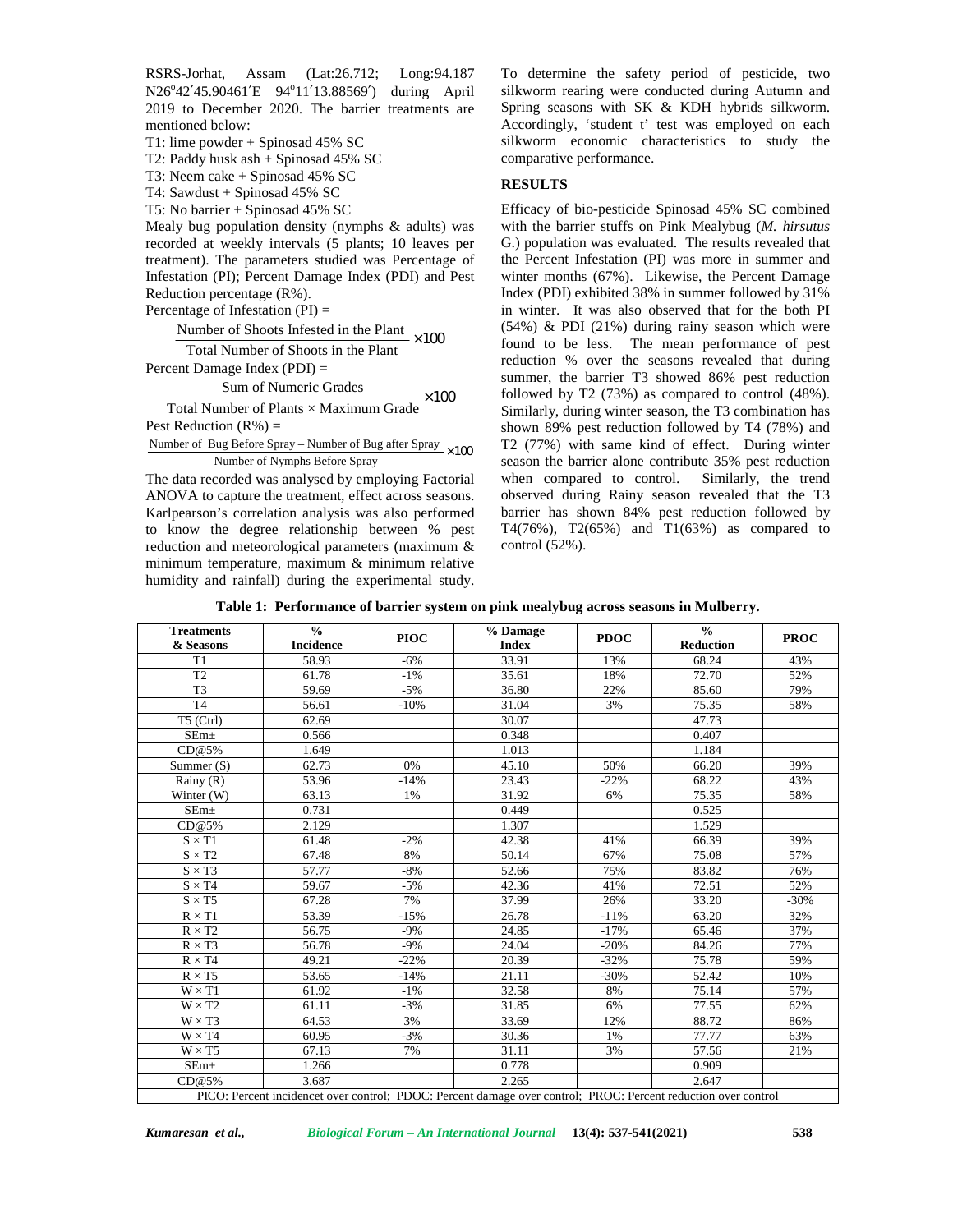| Month     | <b>Temperature</b> |      |      | <b>Relative Humidity (RH)</b> |      |      |               |             |  |
|-----------|--------------------|------|------|-------------------------------|------|------|---------------|-------------|--|
|           | <b>Max</b>         | Min  | Avg. | Max                           | Min  | Avg. | Rainfall (mm) | <b>Days</b> |  |
| April     | 28.2               | 17.0 | 23.4 | 87.0                          | 52.0 | 79.9 | 238.0         | -           |  |
| May       | 31.0               | 21.0 | 28.0 | 96.0                          | 52.0 | 80.2 | 295.2         | 18          |  |
| June      | 32.0               | 22.0 | 29.7 | 94.0                          | 66.0 | 85.8 | 347.0         | 17          |  |
| July      | 32.4               | 20.0 | 29.6 | 94.0                          | 62.0 | 88.4 | 622.0         | 26          |  |
| August    | 37.2               | 23.3 | 32.9 | 99.0                          | 64.0 | 89.9 | 316.0         | 15          |  |
| September | 36.1               | 20.5 | 31.0 | 97.0                          | 69.0 | 87.7 | 314.0         | 18          |  |
| October   | 36.1               | 21.7 | 32.0 | 97.0                          | 71.0 | 89.7 | 188.0         | 10          |  |
| November  | 29.0               | 18.0 | 26.9 | 92.0                          | 40.0 | 70.3 | 34.5          | 3           |  |
| December  | 28.0               | 16.0 | 24.9 | 84.0                          | 36.0 | 61.2 | 3.5           |             |  |

**Table 2: Month-wise Meteorological Parameters in the study.**



**Fig. 1.** Correlation co-efficient between mealybug reduction & temperature across barrier system in mulberry<br>
ecosystem.<br>
Fassay study was conducted during Autumn and<br>
interest and normal leaves (control) to determine the ecosystem.

treated and normal leaves (control) to determine the safety period of pesticide used in the experiment. The results revealed that there was no significant effect on silkworm cocoon characteristics (Table 3). mm and treated and normal leaves (control) to determine the hybrids safety period of pesticide used in the experiment. The results revealed that there was no significant effect on days old silkworm cocoon characteristics (

**Table 3: Bio-assay performances with popular silkworm hybrids between treated (30 days duration) & days duration) &untreated pesticide sprayed mulberry leaves.**

| Further, the pest reduction was correlated with                                                                                                                                                                                                                                                                              |                                           |                    |                                                                  |                           |                               |                | temperature (Table 2 & Fig. 1), whereas, mealy bug                                                                                                                                                                                                                                                                                                                                                                                                                                                   |              |
|------------------------------------------------------------------------------------------------------------------------------------------------------------------------------------------------------------------------------------------------------------------------------------------------------------------------------|-------------------------------------------|--------------------|------------------------------------------------------------------|---------------------------|-------------------------------|----------------|------------------------------------------------------------------------------------------------------------------------------------------------------------------------------------------------------------------------------------------------------------------------------------------------------------------------------------------------------------------------------------------------------------------------------------------------------------------------------------------------------|--------------|
| environmental factors (temperature, relative humidity<br>and rain fall). The results revealed that almost all the                                                                                                                                                                                                            |                                           |                    |                                                                  |                           |                               |                | with relative humidity and rain fall were shown as<br>negative correlation across the treatments (Fig. $2 \& 3$ ).                                                                                                                                                                                                                                                                                                                                                                                   |              |
| treatments have showed positive correlation with                                                                                                                                                                                                                                                                             |                                           |                    |                                                                  |                           |                               |                |                                                                                                                                                                                                                                                                                                                                                                                                                                                                                                      |              |
|                                                                                                                                                                                                                                                                                                                              |                                           |                    | Table 2: Month-wise Meteorological Parameters in the study.      |                           |                               |                |                                                                                                                                                                                                                                                                                                                                                                                                                                                                                                      |              |
|                                                                                                                                                                                                                                                                                                                              |                                           | <b>Temperature</b> |                                                                  |                           | <b>Relative Humidity (RH)</b> |                |                                                                                                                                                                                                                                                                                                                                                                                                                                                                                                      |              |
| Month                                                                                                                                                                                                                                                                                                                        | Max                                       | Min                | Avg.                                                             | <b>Max</b>                | Min                           | Avg.           | Rainfall (mm)                                                                                                                                                                                                                                                                                                                                                                                                                                                                                        | <b>Days</b>  |
| April                                                                                                                                                                                                                                                                                                                        | 28.2                                      | 17.0               | 23.4                                                             | 87.0                      | 52.0                          | 79.9           | 238.0                                                                                                                                                                                                                                                                                                                                                                                                                                                                                                | 7            |
| May                                                                                                                                                                                                                                                                                                                          | 31.0                                      | 21.0               | 28.0                                                             | 96.0                      | 52.0                          | 80.2           | 295.2                                                                                                                                                                                                                                                                                                                                                                                                                                                                                                | 18           |
| June                                                                                                                                                                                                                                                                                                                         | 32.0                                      | 22.0               | 29.7                                                             | 94.0                      | 66.0                          | 85.8           | 347.0                                                                                                                                                                                                                                                                                                                                                                                                                                                                                                | 17           |
| July<br>August                                                                                                                                                                                                                                                                                                               | 32.4<br>37.2                              | 20.0<br>23.3       | 29.6<br>32.9                                                     | 94.0<br>99.0              | 62.0<br>64.0                  | 88.4<br>89.9   | 622.0<br>316.0                                                                                                                                                                                                                                                                                                                                                                                                                                                                                       | 26<br>15     |
| September                                                                                                                                                                                                                                                                                                                    | 36.1                                      | 20.5               | 31.0                                                             | 97.0                      | 69.0                          | 87.7           | 314.0                                                                                                                                                                                                                                                                                                                                                                                                                                                                                                | 18           |
| October                                                                                                                                                                                                                                                                                                                      | 36.1                                      | 21.7               | 32.0                                                             | 97.0                      | 71.0                          | 89.7           | 188.0                                                                                                                                                                                                                                                                                                                                                                                                                                                                                                | 10           |
| November                                                                                                                                                                                                                                                                                                                     | 29.0                                      | 18.0               | 26.9                                                             | 92.0                      | 40.0                          | 70.3           | 34.5                                                                                                                                                                                                                                                                                                                                                                                                                                                                                                 | 3            |
| December                                                                                                                                                                                                                                                                                                                     | 28.0                                      | 16.0               | 24.9                                                             | 84.0                      | 36.0                          | 61.2           | 3.5                                                                                                                                                                                                                                                                                                                                                                                                                                                                                                  | $\mathbf{1}$ |
| Bio-assay study was conducted during Autumn and<br>Spring season with three popular silkworm hybrids<br>(SK6.7, BCon1.4 and KDH1). This assay in terms of<br>fed the mulberry leaves to silkworms i.e., 30 days old                                                                                                          | Pest Reduction (%)<br>60<br>40<br>20<br>0 | May<br>April       | July<br>June                                                     | Sept<br>Aug<br>ecosystem. | Oct<br>Nov                    | Dec<br>Jan     | Temp (mm)<br>25<br>20<br>15<br>Avg.<br>10<br>5<br>O<br>Fig. 1. Correlation co-efficient between mealybug reduction & temperature across barrier system in mulberry<br>treated and normal leaves (control) to determine the<br>safety period of pesticide used in the experiment. The<br>results revealed that there was no significant effect on<br>silkworm cocoon characteristics (Table 3).<br>Table 3: Bio-assay performances with popular silkworm hybrids between treated (30 days duration) & |              |
| untreated pesticide sprayed mulberry leaves.<br><b>Parameters</b><br><b>Treatment</b>                                                                                                                                                                                                                                        |                                           |                    |                                                                  |                           |                               | <b>Control</b> | <b>P-value</b>                                                                                                                                                                                                                                                                                                                                                                                                                                                                                       |              |
|                                                                                                                                                                                                                                                                                                                              | Fecundity (No)                            |                    | 529                                                              |                           |                               | 531            | $(t-stat)$<br>0.932                                                                                                                                                                                                                                                                                                                                                                                                                                                                                  |              |
| Hatching (%)                                                                                                                                                                                                                                                                                                                 |                                           |                    |                                                                  | 97.60                     | 96.10                         |                | 0.085                                                                                                                                                                                                                                                                                                                                                                                                                                                                                                |              |
| 10 matured<br>Larval Wt. (g)                                                                                                                                                                                                                                                                                                 |                                           |                    |                                                                  | 31.53                     |                               | 31.9           | 0.703                                                                                                                                                                                                                                                                                                                                                                                                                                                                                                |              |
| ERR by 10k<br>larvae (No)                                                                                                                                                                                                                                                                                                    |                                           | 6800               |                                                                  | 6766                      | 0.906                         |                |                                                                                                                                                                                                                                                                                                                                                                                                                                                                                                      |              |
|                                                                                                                                                                                                                                                                                                                              | Cocoon Yield/<br>$100$ dfls $(kg)$        | 45.01              |                                                                  |                           | 44.78                         | 0.902          |                                                                                                                                                                                                                                                                                                                                                                                                                                                                                                      |              |
|                                                                                                                                                                                                                                                                                                                              | Cocoon Wt. $(g)$                          | 1.401              |                                                                  |                           | 1.403                         | 0.766          |                                                                                                                                                                                                                                                                                                                                                                                                                                                                                                      |              |
| Shell Wt. (g)<br>Shell (%)                                                                                                                                                                                                                                                                                                   |                                           |                    |                                                                  | 0.251<br>17.90            |                               | 0.25<br>17.80  | 0.633<br>0.496                                                                                                                                                                                                                                                                                                                                                                                                                                                                                       |              |
|                                                                                                                                                                                                                                                                                                                              |                                           |                    | Note: P<0.05 signals the significant at 5%                       |                           |                               |                |                                                                                                                                                                                                                                                                                                                                                                                                                                                                                                      |              |
| <b>DISCUSSION</b><br>The study on population dynamic of Pink mealy bug<br>and its infestation rate observed across different seasons<br>on mulberry in Assam, but highest during summer and<br>winter season because of environmental factors<br>especially during these seasons are more congenial for<br>Kumaresan et al., |                                           |                    | Biological Forum - An International Journal 13(4): 537-541(2021) | 2018).                    |                               |                | mealybug infestation in the mulberry ecosystem<br>(Ghose, 1972; Thinnaluri et al., 2014; Chanda et al,<br>The barrier stuffs selected for the study was found as<br>triggered mechanism for further strengthening the aerial<br>application of bio-pesticide Spinosad. The use of plant<br>derivatives is gaining attention due to process                                                                                                                                                           | 539          |

#### **DISCUSSION**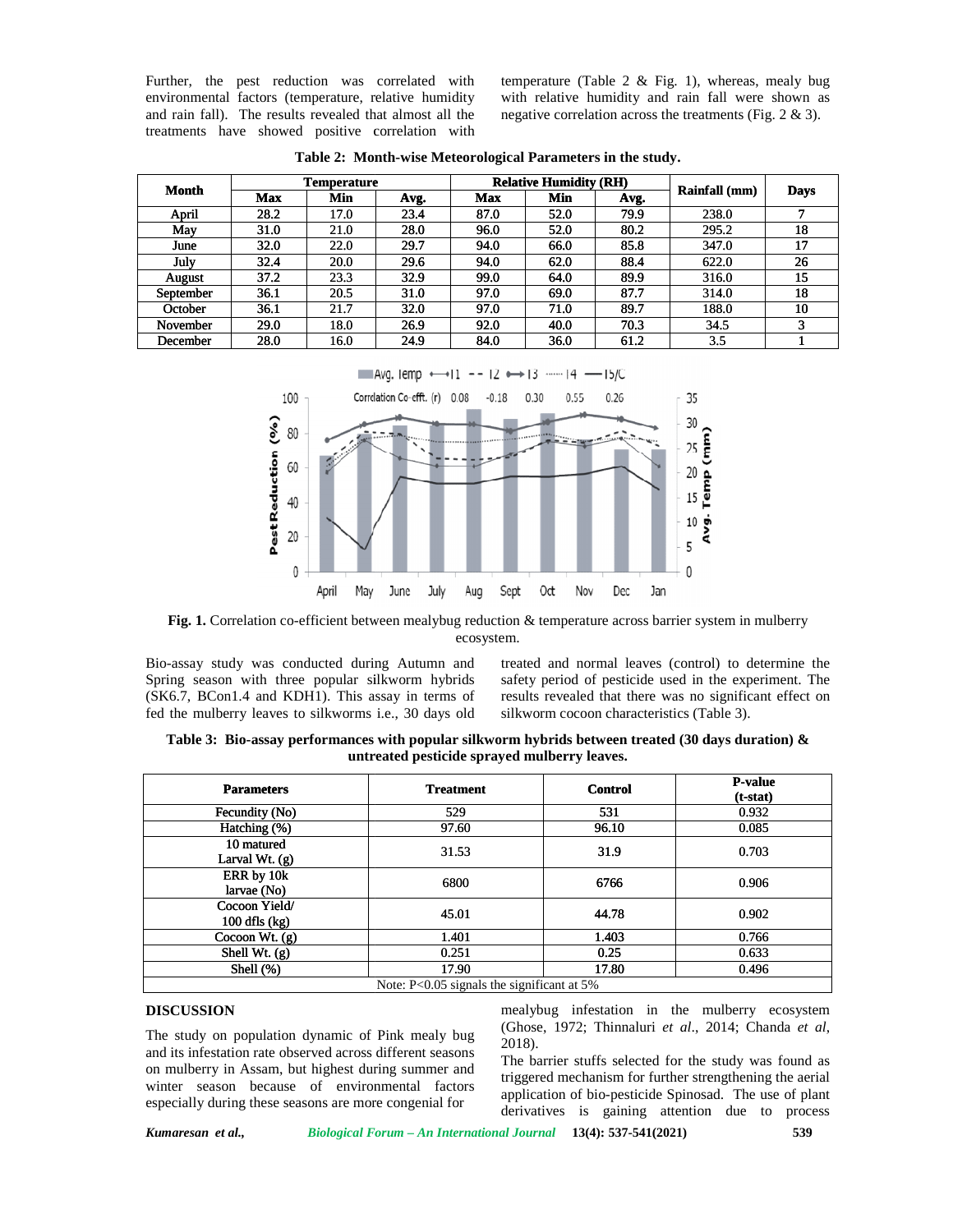specificity, bio-degradability, low residual toxicity in the eco-system (Fowcett and Spenser, 1970). Use of recommended botanicals in IPM for the management of pink mealybug does not have negative impact on natural enemies and environment (Mukhopadhyay *et al*., 2011). Mealybug infestation is prevalent mainly during summer and pre-monsoon season (Ghose, 1972). The bio-pesticide Spinosad 45% SC is an insecticide based on chemical compounds found in the bacterial species *Saccharopolyspora spinosa*. The genus *Saccharopolyspora* was discovered in 1985 in isolates from crushed sugarcane. This genus is defined as aerobic, Gram-positive, non-acid-fast actinomycetes with fragmenting substrate mycelium. Spinosad contains a mix of two spinosoids, spinosyn A, the major component, and spinosyn D (the minor component), in a roughly 17:3 ratio. The bio-pesticide Spinosad 45% SC is an insecticide<br>based on chemical compounds found in the bacterial<br>species *Saccharopolyspora spinosa*. The genus of<br>*Saccharopolyspora* was discovered in 1985 in isolates<br>of from crushe

The main objective of the study to control the infestation rate of pest through application of barrier stuffs combined with spraying of bio-pesticide Spinosad 45% SC. The above results clearly showed that among the barrier stuffs evaluated for the study, the spra T3 barrier neem cake has shown most effective barrier material than the other stuffs used, which has shown a good interaction effect with Spinosad combination to reduce more than 80% pest population within 15 days'

time interval. Further, there was a significant variation on interaction of treatments over the seasons as like genotypes interact well with environment, the findings are corroborated with earlier report of Mani and Thontadarya (1988). But in case of rainy season affects the application of barrier stuffs and bio-pesticide as it washes by rain (James & Fofanah, 1992; Koli, 2003), however, nature itself manages pest population at optimum level. It was observed that the selected spot of the study received 1252 mm rainfall in 59 days out of 92 days of rainy season and the overall rainfall was recorded 2358 mm during study period (Table 2). Hence, the evaluated IPM package for the present study has shown its fullest effect during hot weather condition than in high humidity condition. io-degradability, low resident various in time interval. Further, there was a significant various and the streaments over the seasons as like thordinals in IPM for the management of genotypes interact well with environment

The newly employed bio-pesticide Spinosad 45% SC was not so far used in IPM approach of mulberry pest control; hence it is mandatory to study its effect on silkworm feeding to determine its safety period of concentration at LC50 selected *ie*., 16 ml/L. The bio assay study with silkworm hybrids (fed the 30 day old sprayed leaves) were shown no ill effect on silkworm rearing. Hence, this 2-dimensional IPM approach (neem cake application + spinosad spray) would be a right choice for management of pink mealy bug in mulberry ecosystem during summer & winter months. has shown its fullest effect during hot weather condition<br>than in high humidity condition.<br>The newly employed bio-pesticide Spinosad 45% SC<br>was not so far used in IPM approach of mulberry pest<br>control; hence it is mandator



**Fig. 2.** Correlation co-efficient between mealybug reduction & relative humidity across barrier system in mulberry ecosystem.



**Fig. 3.** Correlation co-efficient between mealybug reduction & temperature across barrier system in mulberry ecosystem.